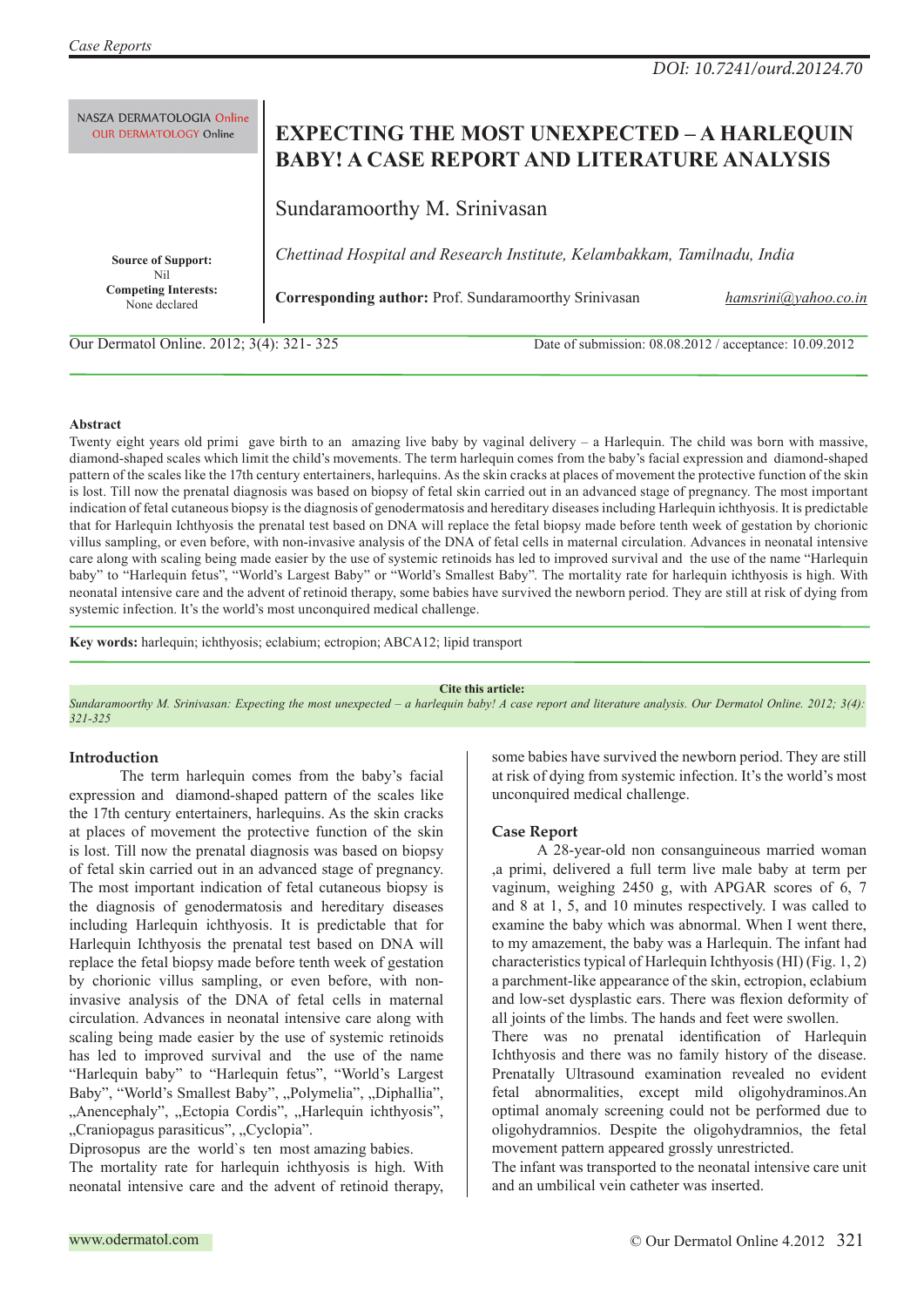

**Figure 1. Harlequin Baby immediately after delivery -** 

Fluids were given intravenously as partial parenteral nutrition and protection from dehydration. After appropriate cultures were taken, prophylactic antibiotic treatment was started and intensive skin care involving moisturizing and oiling with baby olive oil. Ophthalmic lubricants were used to protect the conjunctivae. Despite this intensive care, respiratory insufficiency and anuria began on the fourth day of follow-up. Culture of skin swabs revealed *Candida* and *Staphylococcus*. Despite optimum treatment with catecholamine, antibiotics and ventilator support, and neonatologist`s care the infant died due to sepsis on the fifth day.

## **Discussion**

 In Harlequin infants, premature birth is typical, leaving infants at risk for additional complications from early delivery. These infants are also at high risk for difficulty breathing, infection, low body temperature, and dehydration. Constriction and swelling of the mouth may interfere with the suck response and infants may need tube feeding. Medical monitoring is difficult because of the abnormal skin; electrodes cannot be placed effectively and blood vessels cannot be seen under the skin. Placing lines in the artery and vein of the umbilical cord can aid in monitoring the infant and delivering fluids and nutrition. These infants may have problems maintaining normal levels of electrolytes, especially sodium in their blood. They are particularly prone to develop hypernatremia (high sodium levels in the blood). The baby's corneas need to be lubricated and protected if the eyelids are forced open by the tightness of the skin. A high humidity environment in a heated incubator is necessary to help maintain body temperature and to prevent the skin from cracking.

Antibiotic treatment may be necessary to prevent infection at this time. Administration of a retinoid such as oral etretinate1 (1 mg/kg body weight) may accelerate shedding of the thick scales. Most Harlequin infants will need one-on-one nursing care for the first several weeks of life.

In the past, Harlequin infants rarely survived the first few



**lateral view Figure 2. Harlequin Baby - anterolateral view**

days of life. However, with recent advances in neonatal care and perhaps with the administration of etretinate, 1 Harlequin infants can survive. Several surviving children with Harlequin ichthyosis are now young adults. The surviving children display dry, reddened skin, which may be covered by large thin scales, and sparse hair. Physical development may be delayed by the enormous calorie needs their skin function demands, but their mental and intellectual developments are expected to be normal. Harlequin ichthyosis demands a meticulous ongoing skin care regimen to keep the skin moisturized and pliable and to prevent cracking and fissuring that may lead to infection.

Harlequin ichthyosis is a recessively inherited genetic disorder. In order to express (show) the disorder, individuals must inherit two recessive genes, one from each parent, but the parents (the "carriers") show no signs.

Recently, the cause of harlequin ichthyosis was traced to the ABCA12 gene. The ABCA12 gene is believed to encode a transporter protein involved in the transport of epidermal lipids across cell membranes. Identification of this gene has made DNA-based prenatal diagnosis of harlequin ichthyosis possible.

Harlequin ichthyosis (HI) - the most severe form of keratinizing disorders, often lethal in the neonatal period is characterized by a profound thickening of the keratin skin layer, a dense "armor"-like scale that covers the body, and contraction abnormalities of the eyes, ears, and mouth. Akiyama et al. [21-25] report that mutations in ABCA12 caused defective lipid transport that significantly impacted normal development of the skin barrier. Lipid secretion was recovered after corrective ABCA12 gene transfer into patient keratinocytes. These results should allow for early prenatal diagnosis of HI and lend hope to the possibility of a specific treatment for this devastating disorder.

Waring pointed to what is believed to be the first harlequin fetus described in the US in the diary of Reverend Oliver Hart in 1750 [1].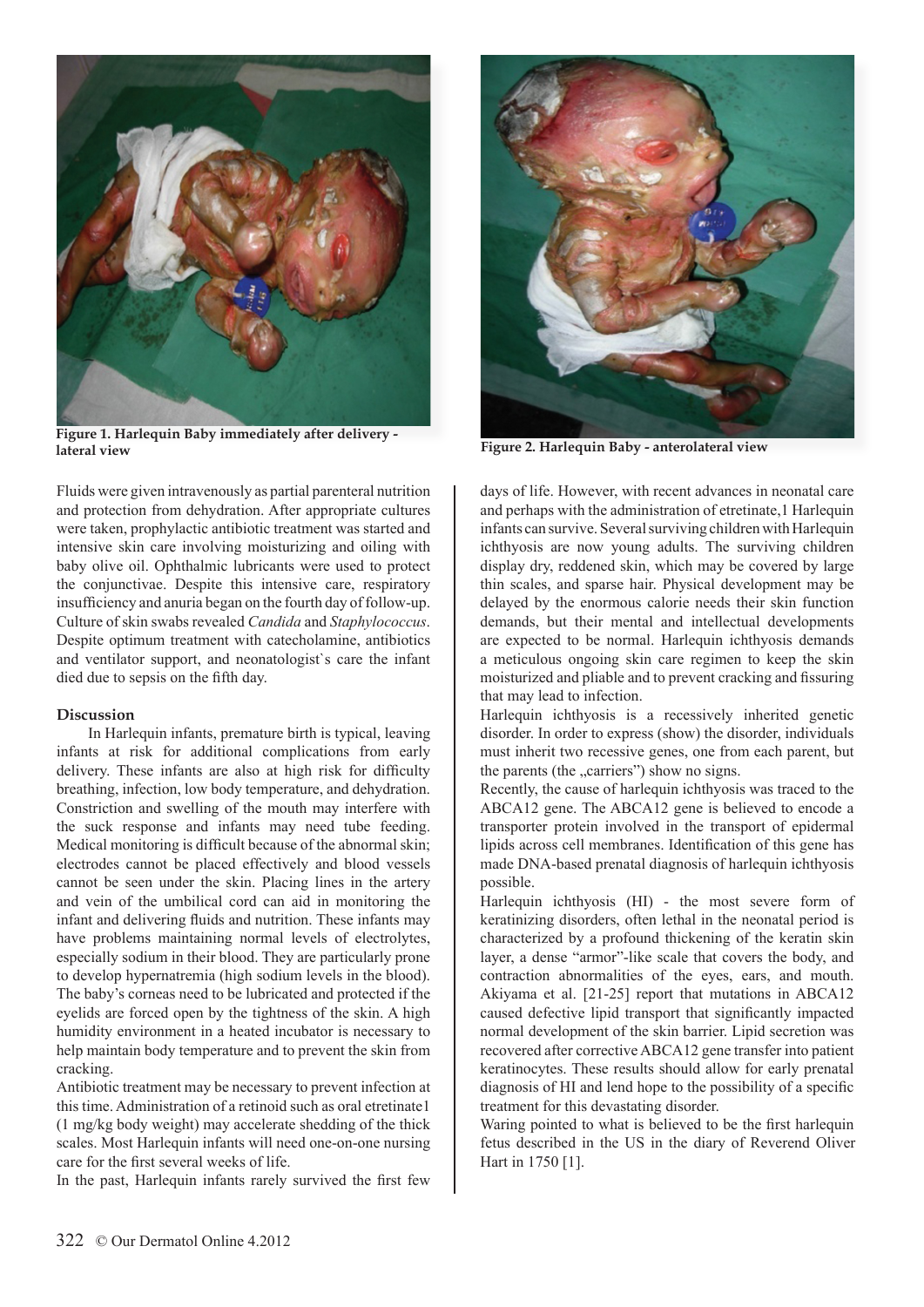## **Pathogenesis**

Lipid processing in the skin is essential for the protective function of the stratum corneum, the most external layer of the epidermis. Corneocytes, attached to each other by corneo-desmosomes and embedded in intercellular lipid lamellae, form a cornified layer that acts as a barrier between the internal and external environment for bodily defense. The lipid lamellae are derived from lamellar granules, the major lipid-rich organelles present in epidermal granular cells, which originate from the trans-Golgi network.

At the granular layer–stratum corneum interface, the lamellar granules fuse with the cell membrane and discharge their content into the intercellular lamellae. Complex enzymatic reactions lead to modifications of the lipid composition of the intercellular space (cholesterol, ceramides, and free fatty acids) that provide a very effective water-permeability barrier. Corneocytes detach from each other in the superficial layers of the stratum corneum as a result of finely regulated proteolytic cleavage of corneo-desmosomes. In the skin of HI patients, the absence of ABCA12 prevents the transfer of lipids into lamellar granules, which themselves are abnormally shaped, reduced in number, or absent. As a result, exocytosis of lamellar granule content is reduced and intercellular lipid lamellae are absent. Abnormal lipidcontaining vacuoles form in the cytoplasm of the corneocytes. The stratum corneum is remarkably thickened and does not desquamate.

In a previous study, electron microscopy in HI patients revealed that lamellar granules are either absent or abnormal and that no intercellular lamellae are present. These data suggest that this defect in the lamellar granules results in thickening of the stratum corneum and the accumulation of armor-like scales in HI. However, the genetic basis for these events had not been elucidated.

This discovery of the role of ABCA12 in HI reveals a major role of lipid transport in the formation of the skin barrier and its function. This involves two closely related lipid transporters, ABCA3 and ABCA12, which are essential for the production of alveolar surfactant and lipid lamellae in the stratum corneum, respectively. At birth, while ABCA3 prevents the lungs from collapsing, ABCA12 protects the skin from external aggressions and water loss. Loss of ABCA12 expression results in the most severe dysregulation of cornification in humans, covering the newborn infant in a lethal type of armor. Not only will these findings dramatically improve our ability to offer mutational screening and early DNA-based prenatal diagnosis of HI, but they will also allow for the development of new and specific therapeutic approaches.

Genetic correction of ABCA12 deficiency by gene transfer in patients' keratinocytes restored normal glucosylceramide cell distribution and lamellar granule formation. This result raises the possibility of HI treatment using systemic administration of functional peptides with ABCA12-like properties or ABCA12 gene delivery approaches undertaken either prior to or after birth [10-12].

## **Differential Diagnosis**

**Gaucher's disease** – beta glucocerebrosidase defect [13]. **X linked recessive ichthyosis** – Steroid sulfatase defect [9]. **Niemann - Pick disease** – Sphingomyelinase defect [14].

**Sjogren-Larsson syndrome** – Fatty aldehyde dehydrogenase defect [15].

Autosomal recessive congenital ichthyosis Lipoxygenase-3 and 12R- lipoxygenase defect [16].

**Dorfman - Chanarin syndrome** - CGI-58 defect [17].

**Tangier disease** – Defect in cholesterol transport between liver and other tissues [2-5].

**Stargardt disease** – Abnormal accumulation of retinoid [6- 8].

**Neu-Laxova syndrome** - Autosomal recessive disorder with severe IUGR, extreme microcephaly, ichthyosis, marked edema with skin restriction, cranio facial anomalies, limb deformities and CNS malformations.

## **Conclusion**

 HI is a rare and extremely severe form of congenital ichthyosis, with an incidence of about 1 in 300 000 births. Prenatal diagnosis is usually difficult because of non-specific signs in the ultra sonographic examination and rareness of the disorder. Delivery of a child with congenital ichthyosis identifies a family at risk, and for subsequent pregnancies prenatal diagnosis can be offered. This report is a typical example of all of these issues.

The ten most amazing babies in the world medical literature are:

- 1. World's largest baby
- 2. World's smallest baby
- 3. Polymelia
- 4. Diphallia
- 5. Anencephaly
- 6. Ectopia cordis
- 7. Harlequin ichthyosis
- 8. Craniophagus parasiticus
- 9. Cyclopia
- 10. Diprosopus.

According to the literature survey the most constant sonographic findings are: a large gaping mouth; dysplastic or swollen hands and feet; aplasia of the nose; and bulging eyes. The "snowflake sign" reflecting skin particles floating in the amniotic cavity, intra-amniotic debris or floating membranes might be another indirect sign (Tabl. I) [18-20].

Polyhydramnios has been proposed as a marker of congenital ichthyosis [18]. However, we detected oligohydramnios in our case, and oligohydramnios was also present in the cases reported in the literature. In the first half of the pregnancy, the contribution of water transport across the highly permeable skin of the fetus to the amniotic fluid volume is a major mechanism of amniotic fluid dynamics. At 22 to 25 weeks of gestation, keratinization of the skin occurs; it is generally accepted that significant amounts of water and solute are not transferred across this membrane after keratinization. We could not demonstrate the cause of oligohydramnios in our case; neither any abnormal Doppler result nor any structural malformation or preterm premature rupture of membranes was detected. Definite prenatal diagnosis of HI is based upon the examination of fetal skin biopsy samples obtained after 19-23 weeks' gestation. Samples taken from the scalp will give a surer early diagnosis but are more difficult and more risky [20].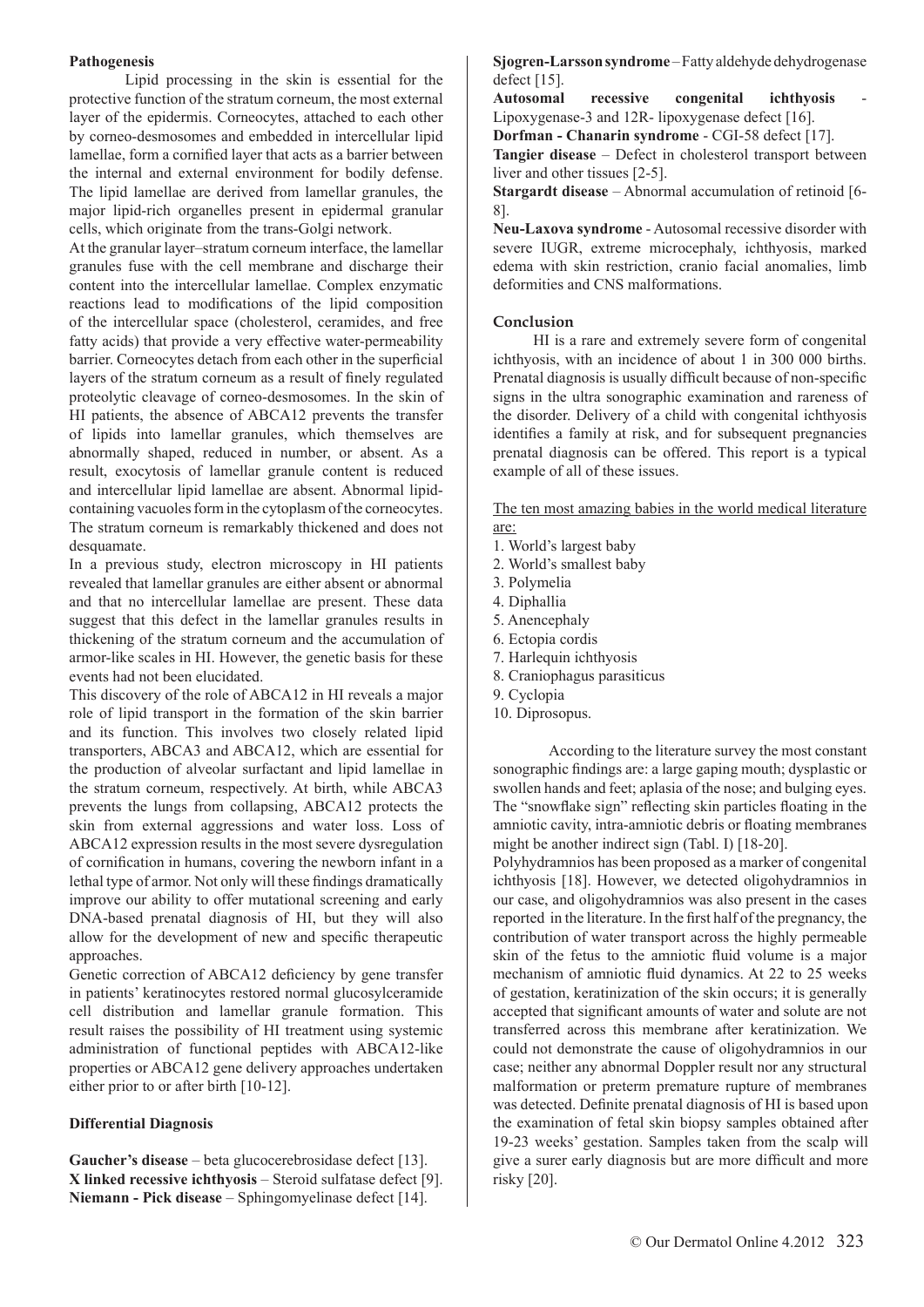| <b>Constant sonographic findings</b>                                  |
|-----------------------------------------------------------------------|
| Persistent large gaping mouth                                         |
| Dysplastic or swollen hands and feet                                  |
| Aplasia of the nose                                                   |
| Bulging eyes                                                          |
| <b>Indirect signs</b>                                                 |
| "Snow flake sign"                                                     |
| Intra-amniotic debris                                                 |
| Floating membranes                                                    |
| Non specific ultrasonographic signs                                   |
| Polyhydramnios                                                        |
| Oligohydramnios                                                       |
| Table I. Most constant ultrasonographic signs of Harlequin ichthyosis |

The use of three-dimensional ultrasound diagnosis does not appear to have been widely adopted, though useful.

In HI mortality is very high that most affected neonates die within a few days due to sepsis, respiratory failure, infections, poor nutrition, and electrolyte imbalances. In 2003, Berg et al. could find only nine reported cases of prolonged survival of HI cases. Prolonged survival with better neonatal care is possible with developments of neonatal care and targeted oral retinoid therapy. Isotretinoin, etretinate, and acitretin were used for treatment of HI to achieve survival up to 8 years. Sing et al. successfully treated neonate with 1mg/kg/ day (started 10 days after birth) up to 30 months. Though survival rates appear to be increasing, the severity of the persisting dermatosis results in a lifetime of suffering for the saved individuals. This makes early prenatal diagnosis to allow appropriate counseling that is highly desirable for the parents.

Prenatal diagnosis of HI remains difficult and is still usually only feasible in cases where there has already been an affected child. Better prenatal diagnostic procedures are needed.

## **UNANSWERED QUESTIONS**

1. Do we have the technical knowhow and skills to diagnose prenatally/intrauterine of HI?

2. Do we have medical technology to give treatment intrauterine for HI? Is it feasible? Is it advisable? What sort of research going on regarding this condition?

3. Is it possible to make sustainable correction of dermatological defects soon after birth or neonatally?

4. As this case is an interdisciplinary approach, is the role of the dermatologist defined?

5. Is it medico legally accepted or any legislations executed for MTP if diagnosed prenatally?

6. What is the possibility of another child having same disease? Is there any medical records highlighting the same? 7. What sort of medical counseling should be given?

*Finally there are many questions than answers for this condition….!!!*

## **REFERENCES**

1. Waring JJ: Early mention of a Harlequin fetus in America. Am J Dis Child. 1932;43:442.

2. Bodzioch M, Orsó E, Klucken J, Langmann T, Böttcher A, Diederich W, et al: The gene encoding ATP-binding cassette transporter 1 is mutated in Tangier disease. Nat Genet. 1999;22:347- 51.

3. Brooks-Wilson A, Marcil M, Clee SM, Zhang LH, Roomp K, van Dam M, et al: Mutations in ABC1 in tangier disease and familial high-density lipoprotein deficiency. Nat Genet. 1999;22:336-45.

4. Rust S, Rosier M, Funke H, Real J, Amoura Z, Piette JC, et al: Tangier disease is caused by mutations in the gene encoding ATPbinding cassette transporter 1. Nat Genet. 1999;22:352-5.

5. Remaley AT, Rust S, Rosier M, Knapper C, Naudin L, Broccardo C, et al: Human ATP-binding cassette transporter 1 (ABC1): genomic organization and identification of the genetic defect on the original Tangier disease kindred. Proc Natl Acad Sci U S A. 1999;96:12685-90.

6. Martínez-Mir A, Paloma E, Allikmets R, Ayuso C, del Rio T, Dean M, et al: Retinitis pigmentosa caused by a homozygous mutation in the Stargardt disease gene ABCR. Nat Genet. 1998;18:11-2.

7. Rozet JM, Gerber S, Ghazi I, Perrault I, Ducroq D, Souied E, et al: Mutations of the retinal specific ATP binding transporter gene (ABCR) in a single family segregating both autosomal recessive retinitis pigmentosa RP19 and Stargardt disease: evidence of clinical heterogeneity at this locus. J Med Genet. 1999;36:447-51.

8. Cremers FP, van de Pol DJ, van Driel M, den Hollander AI, van Haren FJ, Knoers NV, et al: Autosomal recessive retinitis pigmentosa and cone-rod dystrophy caused by splice site mutations in the Stargardt's disease gene. ABCR Hum Mol Genet. 1998;7:335- 62.

9. Webster D, France JT, Shapiro LJ, Weiss R: X-linked ichthyosis due to steroid-sulphatase deficiency. Lancet. 1978;1:70-2.

10. Akiyama M, Sugiyama-Nakagiri Y, Sakai K, McMillan JR, Goto M, Arita K, et al: Mutations in lipid transporter ABCA12 in harlequin ichthyosis and functional recovery by corrective gene transfer. J Clin Invest. 2005;115:1777-84.

11. Kelsell DP, Norgett EE, Unsworth H, Teh MT, Cullup T, Mein CA, et al: Mutations in ABCA12 underlie the severe congenital skin disease harlequin ichthyosis. Am J Hum Genet. 2005;76:794-803.

12. Lefévre C, Audebert S, Jobard F, Bouadjar B, Lakhdar H, Boughdene-Stambouli O, et al: Mutations in the transporter ABCA12 is associated with lamellar ichthyosis type 2. Hum Mol Genet. 2003;12:2369-78.

13. Sidransky E, Tsuji S, Martin BM, Stubblefield B, Ginns EI: DNA mutation analysis of Gaucher patients. Am J Med Genet. 1992;42:331-6.